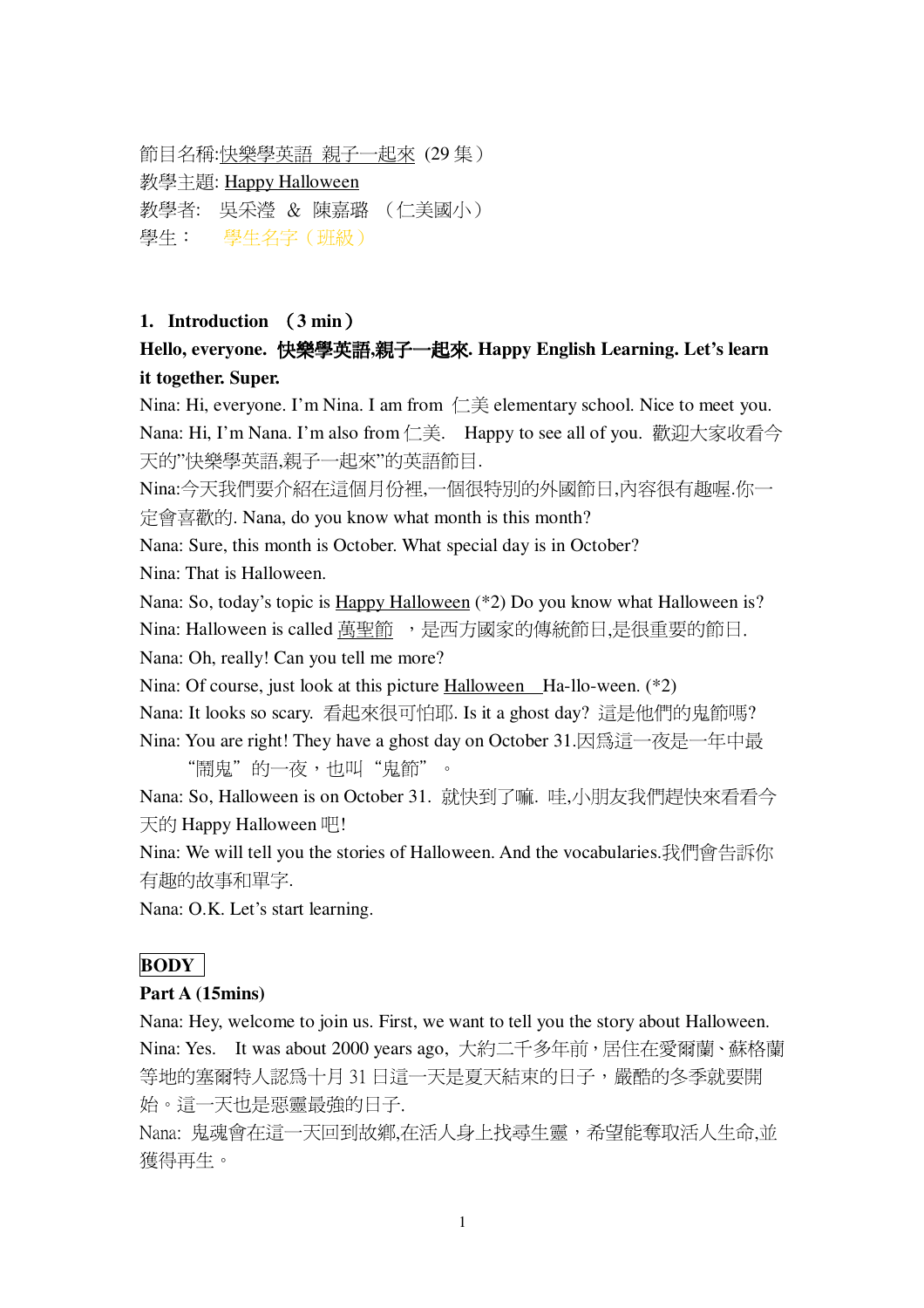Nina: 但活著的人害怕死去靈魂來奪取生命,於是在這一天熄掉爐火、燭光,讓 死的靈魂無法找尋活人。

Nana: 渦了這天,才會把火種,燭光重新燃起,開始新的一年。

Nina: 嗯!而且古代歐洲人相信惡靈是會帶來的惡運的,只有醜陋的面具才會把 惡靈嚇走! 如果有人晚上必須出門,就要戴上面具,讓惡靈認不出來.

Nana :這也就是今天全球人們以古靈精怪的打扮,來慶祝 Halloween。現在萬聖 節跟以前不同了,變得積極快樂起來,喜慶的意味成了主流。

Nina:(脫下面具)靈魂找替身返回人世的說法也漸漸被摒棄和遺忘了。

Nana: Is it interesting? Halloween is not as terrible as people say, but is loved.

Nina: Then, what will they do on Halloween? 他們會做什麼呢? The children love Halloween.

Nana:是呀! 我們一樣一樣來介紹, At first, let's learn some vocabularies? .O.K?

Nina:那我們就來介紹有關 Halloween 的字彙.每個字都有它特別的意義.小孩子也 很喜歡打扮成這些樣子. witchwit-ch, wit-ch.

Nana: witch 女巫,是個 有魔法力的人,常常穿著一身黑並戴著黑帽子,拿著一把 掃帚,身邊常跟著一隻黑貓.

Nana: **ghost**, gh-o-st, gh-o-st. Nina:: ghost 鬼,沒有身體的靈魂. Nina: black cat black cat, black cat Nana: black cat 黑貓,會使用魔力來幫助女巫.女巫也常假扮成黑貓 Nina: mummy, mum-my, mum-my. Nana: mummy 木乃伊,用布包裹的屍體. Nina: spider, spi-der, spi-der, Nana: spider 蜘蛛巫婆喜歡的一種昆蟲 Nina: vampire, vam-pire vam-pire Nana: vampire 吸血鬼,古代傳說人物,會咬人脖子吸血.

Nina: Jack-O-lanternJack-O-lantern. Jack-O-lantern.

Nana: Jack-O-lantern 南瓜燈.

Nana: Is it a pumpkin? Why do we call it Jack-o-lantern?

Nina:那是古代愛爾蘭有一個名叫 JACK 的人,是個醉漢且愛惡作劇。他曾對惡 魔惡作劇,要惡魔答應施法.讓 JACK 永遠不會犯罪。 JACK 死後,他的靈魂 四處遊蕩,因為生前不夠厚道所以上帝和惡魔都不願收留他,於是他的亡靈只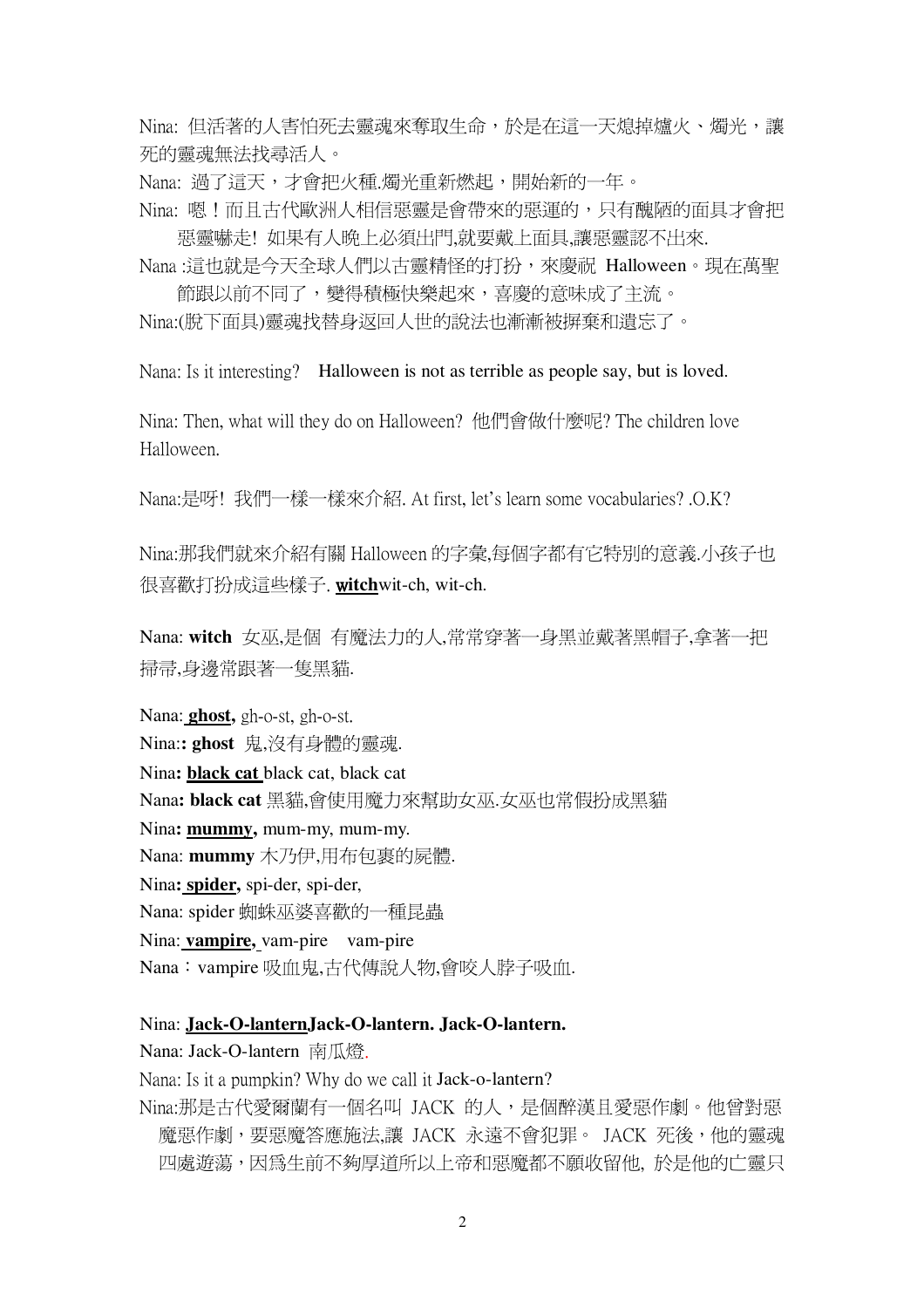好靠一根小蠟燭照著,指引他在鄉間流浪。

Nana:在古老的愛爾蘭傳說裏,這根小蠟燭是在一根挖空的蘿蔔裏放著,稱作

"JACK LANTERNS",而古老的蘿蔔燈演變到今天,則是南瓜做的 Jack-O-Lantern  $\top$ 

Nina: Yeah, they usually make a Jack -O-Lantern to celebrate Halloween. Nana:咦!那外國小孩會如何玩呢? 有沒有特別的節目呢?

Nina: They play "Trick or Treat!" And "Bobbing for Apples." 很有趣的遊戲 喔, Let's look at the pictures and read some sentences.

(圖片取自師德出版社 美國節慶教學)

- 1. October 31 is Halloween.(\*2) 十月 31 日是萬聖節
- 2. Children like Halloween. (\*2)小孩子都喜歡萬聖節
- 3. On Halloween, Children wear costumes and masks. (\*2)小孩穿上服裝戴上面 且
- 4. They go to their neighbors' houses. (\*2)到鄰居家去
- 5. They knock on the door. (\*2)敲門
- 6. They say" Trick or Treat" (\*2). 說不給糖吃就搗蛋

7. The neighbor gives them candy or money. (\*2)鄰居給他們糖果或錢

8. They children say "Thank you". (\*2)小孩們會說謝謝

Nana: How exciting it is. "Trick or Treat" 就是有名的不給糖就搗蛋的活動

Then, what is "bobbing for apples"?

Nina O.K. Let's see. A Halloween game "Bobbing for apples":

(圖片取自師德出版社 美國節慶教學)

- 1. Fill a big tub with water. (\*2)把水倒入盆中
- 2. Put apples in the water. (\*2)將蘋果放入水中
- 3. Get down on your knees. (\*2)跪下
- 4. Put your hands behind your back. (\*2)手放背後

5. Open your mouth. Try to get an apple. Good luck. (\*2)打開嘴巴儘量去咬到一 個蘋果,祝你好運囉

- 6. This is called "bobbing for apples. (\*2)這就是 咬蘋果 的游戲
- 7. Now you need a towel. (\*2)現在你需要一條毛巾
- 8. You can eat the apple. Mmm....Delicious. (\*2)你可以吃蘋果了, 好吃! )

Nina: I don't think I can get an apple in the water. (搖搖頭)

Nana: You may try. It's really fun. So they can wear Halloween costumes and play" Trick or Treat", "bobbing for apples" on Halloween. And what else? 還有些什麼 1尼?

Nina: Yeah, party. Halloween party. 最最好玩就是這個了,每一個人都可以盡情的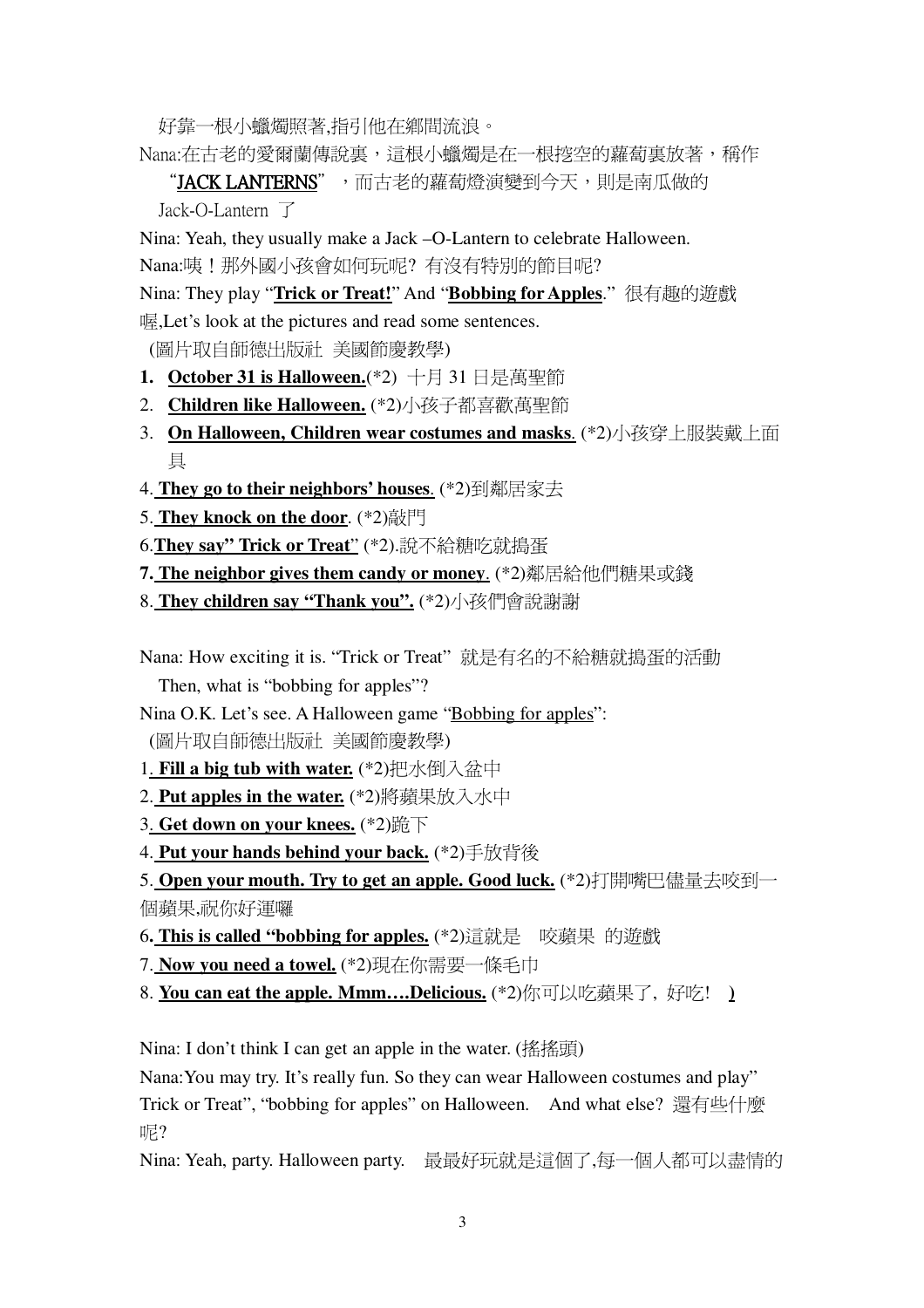打扮,也不會讓人說你作怪呢. Nana: 那我們還等什麼?我們也去打扮打扮吧!

### **Part B (5mins)**

 $\overline{W}$  婆裝製作 (5mins)

Witch wardrobe

角色:A(旁白)B(化妝師).S(女巫)

Nana: Mirror, mirror on the wall, who's the best Halloween costume of all?

S: A witch, of course!

Nana: So today we will show you how to be a good witch.

Nina: First, we make a black hat…

Nina: At beginning, make a cone that can stand up straight. Then, cut a big circle and a small hole in it. Third, cut several notches around the base of the cone. Finally, tape it in the big circle. What a good work!!

Nina: However, the hat is not enough to be a great witch, and you should have the face make-up further.

Nina: First, color your lips with green lipstick.

Nina: Second, draw some wrinkles under the eyes.

Nina: Third, spray some flour on your hair and decorate it with some plastic spiders and snakes.

Nina: Finally, put on your black hat, dress in black suit, and ride on a bloom. Now everything is OK! We are ready for the Halloween party…

## **At party (5 mins)**

Nana: Hi, everyone. Welcome to our Halloween party.

S1: Teacher Nana .You are so beautiful. You are a beautiful witch.

Nana: Thank you and you are so cute.小朋友,他們是不是很可愛呢?

Now we are here to show the costumes for the audience.我們來介紹自己給觀眾認識 吧

S12345: Yes, sir. (Stand at attention)

S2: Now let's take turns…

S1: Trick or treat, hi, everyone! I'm the spider, spider.

S2: I need fresh blood…And I'm the vampire, vampire.

S3: Hee..hee..I'm the witch, wit-ch.

S4:Happy Halloween! I'm the mummy, mum-my.

S5:喵喵 .I am a black cat, black cat.

S12345: The best thing to celebrate Halloween is to join a party! We love Halloween**.**